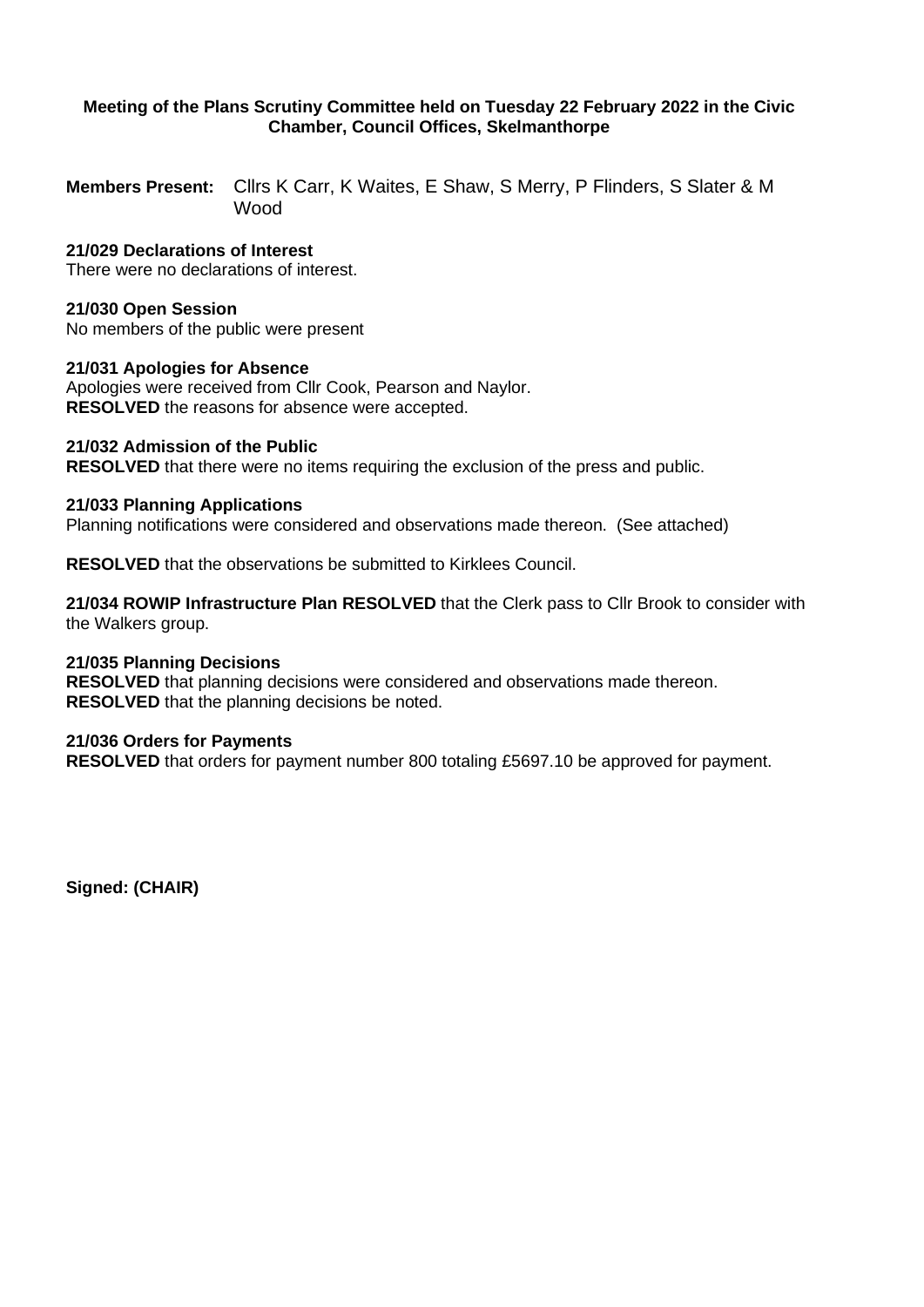# **Plans Scrutiny Committee comments from 22 February 2022**

|                 | Greenside Mills, Saville Road,<br>Skelmanthorpe, Huddersfield, HD8<br><b>9EEReserved Matters application</b><br>persuant to outline permission                                                                                                                            | No objections however concerns were expressed<br>around Highways issues: Some driveways ran<br>directly onto Savile Rd on a bend/incline where<br>there were poor sight lines, there were access          |
|-----------------|---------------------------------------------------------------------------------------------------------------------------------------------------------------------------------------------------------------------------------------------------------------------------|-----------------------------------------------------------------------------------------------------------------------------------------------------------------------------------------------------------|
| 2021/61/94622/E | 2018/60/91787/E for demolition of<br>existing buildings and<br>structures and erection of residential<br>development                                                                                                                                                      | issues around emergency services, the increase<br>of traffic onto the already busy and narrow Saville<br>Road, and the danger around increased traffic<br>exiting Saville Road by the School and Nursery. |
| 2021/62/94632/E | 29, Gilthwaites Crescent, Denby<br>Dale, Huddersfield, HD8<br>8SWErection of attached dwelling                                                                                                                                                                            | No objections however there were concerns<br>around overlooking/loss of light to neighbours,<br>overdevelopment of the site and the plan<br>showing boundaries across the pavement.                       |
| 2021/62/94693/E | 273, Cumberworth Lane, Denby<br>Dale, Huddersfield, HD8<br>8QTReplacement front and side<br>lean to extension                                                                                                                                                             | No objections                                                                                                                                                                                             |
| 2022/44/90052/E | land north of, Cumberworth Road,<br>Skelmanthorpe, Huddersfield, HD8<br>8PLDischarge of conditions 26<br>(traffic calming) and 27 (travel<br>plan) of previous permission<br>2019/90151 for erection of 190<br>dwellings and associated<br>landscaping and infrastructure | No objections                                                                                                                                                                                             |
| 2021/62/94738/E | 27, Westfield Lane, Emley Moor,<br>Huddersfield, HD8 9SZErection of<br>detached garage                                                                                                                                                                                    | No objections                                                                                                                                                                                             |
| 2022/62/90171/E | 58, Lower Denby Lane, Lower<br>Denby, Huddersfield, HD8<br>8TYErection of single storey side<br>extension                                                                                                                                                                 | No objections                                                                                                                                                                                             |
| 2022/62/90016/E | adj, 9, Strike Lane, Skelmanthorpe,<br>HD8 9AYErection of detached<br>dwelling                                                                                                                                                                                            | No objections                                                                                                                                                                                             |
| 2022/62/90013/E | 5, Lane Hackings Green, Lower<br>Cumberworth, Huddersfield, HD8<br>8PWErection of raised terrace and<br>steps                                                                                                                                                             | No objections                                                                                                                                                                                             |
| 2021/N /94756/E | South East of, Denby Hall Farm,<br>Denby Hall Lane, Huddersfield,<br>Denby Dale, HD8 8YLPrior<br>notification for alertations to<br>agricultural building                                                                                                                 | No objections                                                                                                                                                                                             |
| 2021/62/94733/E | 92, Station Road, Skelmanthorpe,<br>Huddersfield, HD8 9BAChange of<br>use of land and erection of<br>detached garage                                                                                                                                                      | No objections                                                                                                                                                                                             |
| 2021/62/94734/E | 92, Station Road, Skelmanthorpe,<br>Huddersfield, HD8 9BADemolition<br>of two outbuildings and alterations<br>to existing<br>outbuilding to create garden room                                                                                                            | No objections                                                                                                                                                                                             |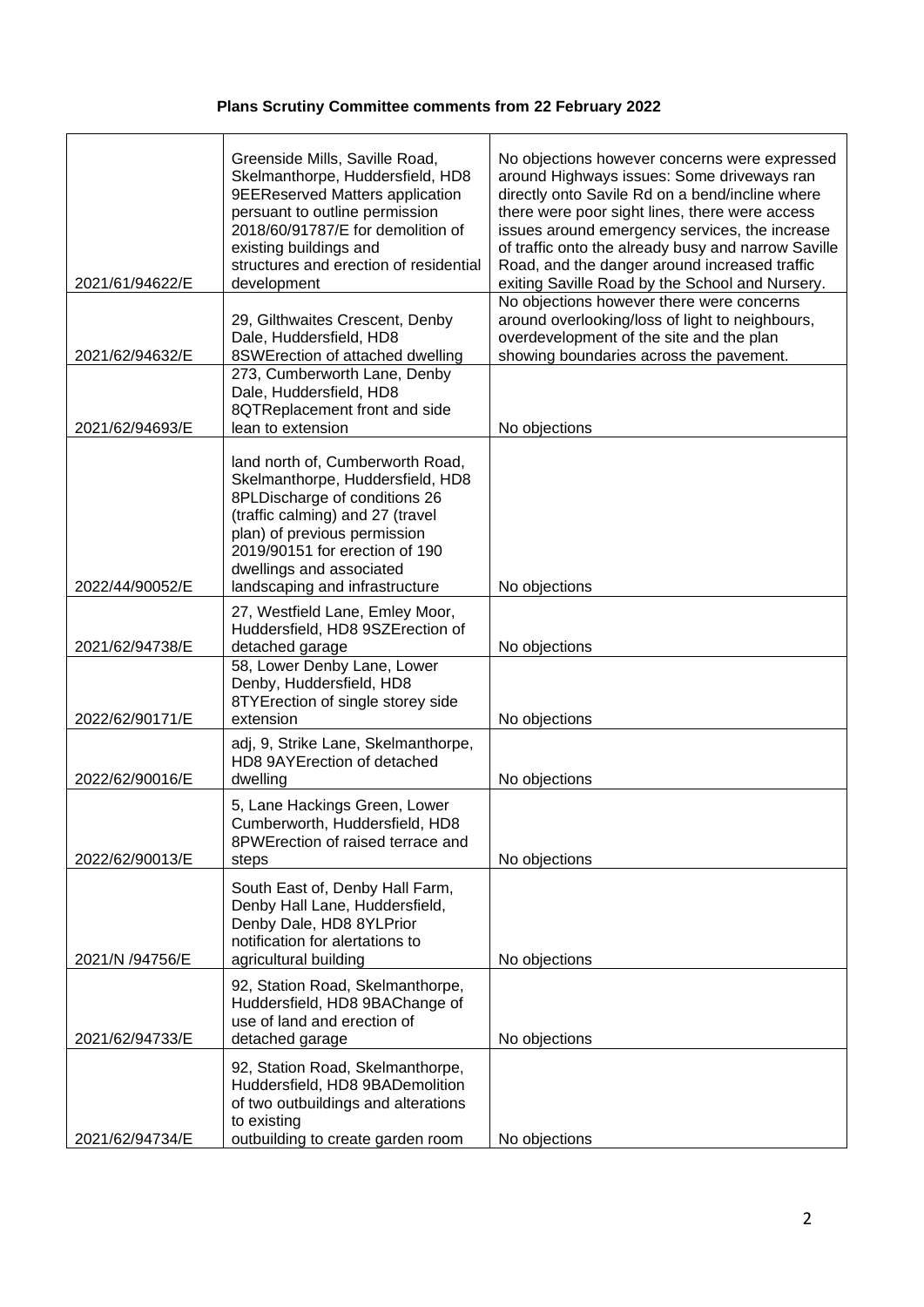| 2022/62/90228/E | land at, Jagger Lane, Emley,<br>Huddersfield, HD8 9TFErection of<br>first floor extension to existing<br>building to form<br>dwelling                                                                                                                                                                                              | No objections                                                                                                                                                                   |
|-----------------|------------------------------------------------------------------------------------------------------------------------------------------------------------------------------------------------------------------------------------------------------------------------------------------------------------------------------------|---------------------------------------------------------------------------------------------------------------------------------------------------------------------------------|
| 2022/62/90244/E | 8, Rowgate, Upper Cumberworth,<br>Huddersfield, HD8 8XHErection of<br>side extension and front dormer and<br>external<br>alterations                                                                                                                                                                                               | No objections                                                                                                                                                                   |
| 2022/62/90266/E | Upper Lane Fisheries, 14, Upper<br>Lane, Emley, Huddersfield, HD8<br>9REChange to opening hours and<br>installation of extraction<br>system to rea                                                                                                                                                                                 | Objections due to the early opening hours on to<br>an already busy and narrow road and the issues<br>of parking late at night.                                                  |
| 2022/44/90298/E | Land adj, Inkerman Court, Barnsley<br>Road, Denby Dale, Huddersfield,<br>HD8 8XADischarge of conditions 13<br>(arboricultural method statement<br>and tree protection plan) and 21<br>(materials) of previous<br>permission 2019/91836 for erection<br>of 34 dwellings                                                             | This development has already begun however<br>councillors would like to express concerns<br>around the work taking place prior to consultation<br>and responses being received. |
| 2022/70/90168/E | Carr Hill Quarry, Barnsley Road,<br>Shepley, HuddersfieldVariation of<br>condition 4 (Time Limit) on previous<br>permission<br>2000/90671 Extension of carr hill<br>quarry including the<br>extraction of sandstone and clay,<br>associated ancillary<br>activities and its restoration by<br>means of infill with inert<br>wastes | No objections                                                                                                                                                                   |
| 2022/CL/90221/E | Mulberry House, Park Head Lane,<br>Birds Edge, Huddersfield, HD8<br>8XWCertificate of proposed<br>lawfulness for erection of<br>garage/gym/games room                                                                                                                                                                              | No objections                                                                                                                                                                   |
| 2021/62/94552/E | Land at, Barnsley Road, Denby<br>Dale, Huddersfield, HD8<br>8TSE rection of 53 dwellings and<br>associated works                                                                                                                                                                                                                   | Concerns were expressed around<br>conservation/woodland area impact, and<br>highways issues with a blind exit onto a 50mph<br>road, and possible drainage issues on the land    |
| 2022/70/90169/E | Carr Hill Quarry, Barnsley Road,<br>Shepley, HuddersfieldVariation of<br>condition 3 (Time Limit) on previous<br>permission<br>2011/91942 use of land for the<br>recycling of construction,<br>demolition and excavation waste                                                                                                     | No objections                                                                                                                                                                   |
| 2021/65/94726/E | Low House, 3 Quaker Bottom, High<br>Flatts, Huddersfield, HD8 8XUListed<br>Building Consent for repair works,<br>alterations and<br>renovations (Within a Conservation<br>Area)                                                                                                                                                    | No objections as long as complies with<br>conservation considerations                                                                                                           |